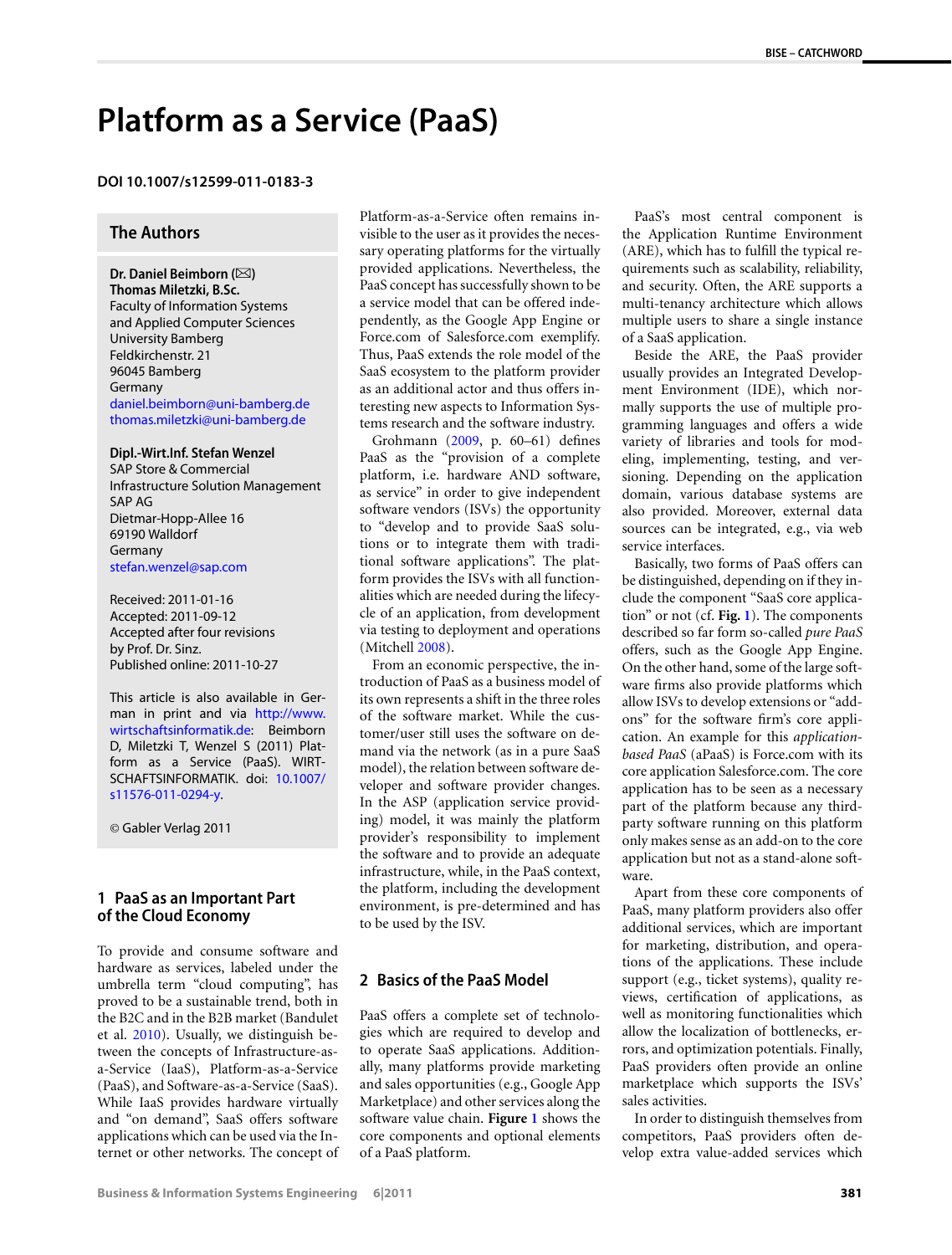<span id="page-1-0"></span>**Fig. 1** The PaaS stack (based on Dubey et al. [2008;](#page-3-3) Gillett [2008\)](#page-3-4)



increase the attractiveness of the platform and tie the ISVs to this particular platform. One example is the valueadded service of billing&collection. This service contains all activities which are needed to transfer the payment for using the software from the consumer to the ISV. Comprehensive billing&collection services cover the generation and delivery of invoices, money transfer via various payment infrastructures, and dunning and collection.

#### **3 Roles in the PaaS Ecosystem**

The PaaS ecosystem consists of three groups of actors: the PaaS provider, the ISV, and the SaaS customer. Their roles will be explained in the following.

In the case of aPaaS (application based PaaS), a software firm offers a core application (usually as a service, SaaS). In order to increase the scope (and thus the revenues) of this product, this firm also provides a platform which enables ISVs to develop add-ons for the core application. Thus, the core application is extended by additional functionality and can cover more customer segments and satisfy more individual customer needs. By contrast, pure PaaS does not show comparable dependencies between the ISVs' applications and a core product.

<span id="page-1-1"></span>The second group consists of ISVs who develop and deploy (stand-alone) applications (in case of pure PaaS) or addons for the core application (aPaaS) on the PaaS platform. They do not need

to worry about the infrastructure and can solely focus on the development and marketing/sales activities regarding their product.

The customers or users of the software, as the third actor in this environment, often do not even realize the PaaS nature of the scenario. They receive the application developed by the ISV as SaaS service from the platform provided by the PaaS provider. However, from a contractual perspective, the PaaS scenario can imply that the customer has to engage in multiple contractual arrangements with different parties (e.g., one contract with the PaaS provider and multiple contracts with the add-on developers). Ideally, the PaaS provider tries at least to reduce this complexity during later steps of the software lifecycle. The software customer should receive consistent and transparent bills and should be offered one single support channel for all applications running on the same platform. **Figure [2](#page-2-0)** shows a typical interaction model between the parties involved in an aPaaS scenario.

The aPaaS provider operates the platform and, based on this, provides both the core application and the add-ons, developed by the ISV, to the customer. As a rule, he will receive a proportional share of the ISV's revenue (while in a pure PaaS scenario the platform provider usually receives usage based fees for operating the application on the platform, e.g., based on bandwidth or processing/storage usage). Additionally, the platform provider will normally charge fees

for additional services, e.g., for certifying the applications/add-ons. The customer pays the fees directly to both the ISV and the aPaaS provider. The latter will provide the complete support for the core application and the first-level support for the add-on. Thus, the provider will become the first contact for the customer since the latter cannot know who is responsible for a certain problem when using the bundled SaaS solution (i.e., core application  $+$  add-ons  $+$  platform infrastructure). In case of an incident, the PaaS provider will first identify the source of the problem and then, if necessary, involve the ISV to provide second-level and third-level support.

## **4 Examples**

In the following, we will introduce Google App Engine (GAE) as an example for pure PaaS and SAP Business ByDesign Studio as an example for aPaaS.<sup>1</sup>

With its GAE [\(http://appengine.google.](http://appengine.google.com) [com](http://appengine.google.com)), Google enables the development and operations of web applications on the basis of the same technical infrastructure which is used by their native Google apps. The ISVs need to install a local GAE-specific SDK or Eclipse-Plugin to develop and test their applications. After publication on the platform, the ISV can monitor usage access and resource consumption. An in-house data store technology enhancing the *Google File System* is deployed as database solution. The GAE is offered for free for a restricted level of usage; for excess resource

<sup>1</sup>A detailed comparison of current PaaS offers is provided at <http://isdl.uni-bamberg.de/paas/appendix.pdf>.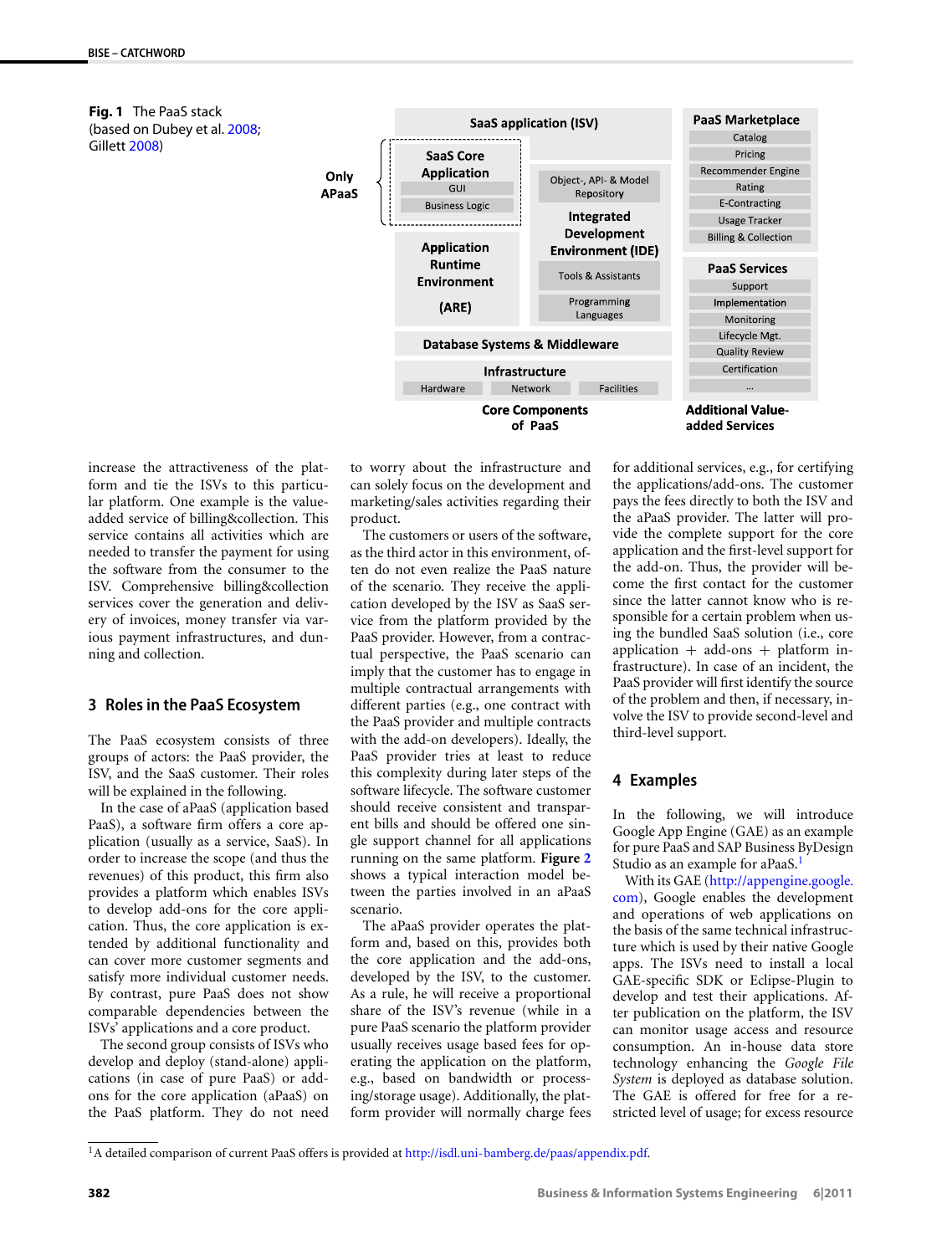

<span id="page-2-0"></span>**Fig. 2** Flows of money and services in the aPaaS scenario

consumption a usage fee is charged. Optionally, the ISVs can integrate their applications with functionalities offered by the Google Apps (e.g., Gmail, Google Calendar) and use Google Accounts to authenticate their users. To market & sell the applications, the ISVs can use the Google Solutions Marketplace for which Google charges a proportional share of the revenue.

SAP AG offers an aPaaS related to its SaaS solution SAP Business ByDesign [\(http://www.sap.com/solutions/products/](http://www.sap.com/solutions/products/sap-bydesign/) [sap-bydesign/](http://www.sap.com/solutions/products/sap-bydesign/)). SAP Business ByDesign is an integrated business management solution covering all relevant corporate functions of medium-sized companies. Since 2011, SAP supports ISVs with an SDK, the SAP Business ByDesign Studio which enables them to extend SAP's core application by industry-specific or customer-individual add-ons.

SAP Business ByDesign Studio is based on Microsoft Visual Studio and uses two separate, proprietary programming languages: the Business Object Declaration Language (BODL) to define business objects and the Advanced Business Scripting Language (ABSL) to define business logic. Further, the graphical editor "UI designer" supports developers to quickly model and implement the user interface while a library with reference code illustrates the most common coding patterns. To build the desired functionality, the ISV can reuse the integrated business processes which are already available with SAP Business ByDesign. Further, the lifecycles of the add-ons and of the core application are decoupled. This allows the ISV to supply updates independently from the release cycle of the core application. After the mandatory quality review, the add-ons can be distributed via the online marketplace "SAP Store" [\(http://store.sap.com](http://store.sap.com)). Once the online purchase is completed, the add-ons are instantly deployed to the customer's application environment (see Faisst [2011](#page-3-5)).

#### **5 Value Analysis and Economic Aspects**

With the PaaS model, each of the actors pursues their own interests. This section discusses the opportunities and risks for each of the individual roles.

Regarding development, marketing, and sales, the platform services provide substantial cost saving potentials for the *ISVs*, e.g., by using standardized certification and marketing processes of the platform. Especially for aPaaS, ISVs gain access to a previously "closed market" of potential new customers. The usagebased fees for the PaaS services allow a market entry with low startup costs.

However, when using the "shared services" the ISVs run the risk of giving up strategic areas of control within their value chain to the platform provider (e.g., giving away direct access to customers by using centralized marketing and customer service processes). Further, ISVs might get locked into the platform due to proprietary standards, which are common on platforms. To mitigate this risk, ISVs need to develop and maintain their applications on multiple, competing platforms (known as "multihoming", Armstrong and Wright [2007\)](#page-3-6).

From the *user* perspective, the software acquisition and operations model changes from a software license and inhouse operations model to an external operations and usage fee model. The usage fee can either be a usage based (e.g.,

per transaction, i.e., "pay per use") or a usage independent fee (e.g., per user and month, i.e., "pay per period") (Buxmann [2009](#page-3-7)). Contrary to the traditional software license model, the usage fees for the SaaS application also include operations, maintenance, and support. Additionally, upfront investments for hardware, licenses, and implementation projects are reduced. This does not necessarily lead to lower TCO, but can help limit dependencies in terms of lock-in effects (Bandulet et al. [2010](#page-3-0); Buxmann [2009\)](#page-3-7). Particularly for low or highly volatile usage patterns, this more variable cost structure can result in substantial cost advantages.

Due to the virtualization of the service provisioning, safeguarding the infrastructure and technical operations of the application is part of the PaaS provider's duties. The end-to-end warranty of application availability, however, is in both the PaaS provider's and the ISV's responsibility, as the latter accounts for the functionality of the application. This decentralization of duties increases the operational risks of PaaS. In general, Armbrust et al. ([2009](#page-3-8)) see the service availability as the largest hurdle for cloud computing. Consequently it is necessary that the user agrees with the ISV – and the ISV in turn with the PaaS provider – on certain service level agreements which contractually regulate the service availability, their protection, and possible consequences in case of non-compliance.

The economic aspects for the *platform provider* depend on the PaaS model. Whereas pure PaaS mainly aims at transforming existing idle capacities (and fixed costs) into earnings or on generating revenue by renting out resources, the aPaaS provider is primarily interested in increasing the attractiveness and marketability of the core application. The